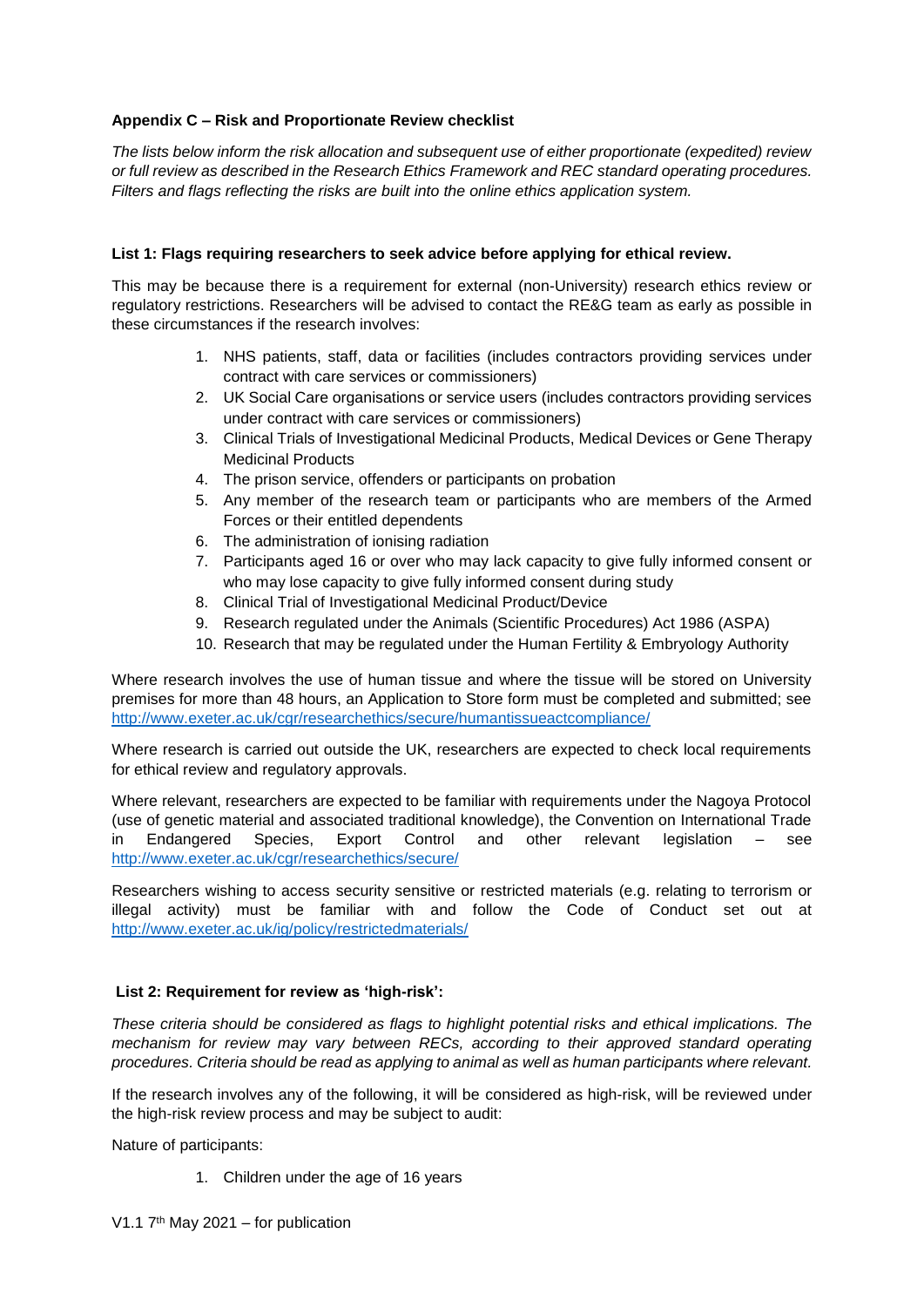- 2. Participants in a potentially vulnerable situation. Vulnerability must be considered on a case by case basis as groups or individuals may be exposed to issues that may create vulnerability by taking part in the research. The definition may include, but is not restricted to, the following:
	- i. those with cognitive impairment at the time of the research, e.g. due to health condition, emotional state, alcohol or drug use
	- ii. those in potentially unequal relationships with researchers by virtue of their location, economic, social, language or health status (e.g. supervisor asking their own students to participate in a research project, employees being asked to take part in research by their employer)
- 3. Targeting or seeking to recruit participants other than healthy volunteers
- 4. Using one of the protected characteristics *[\(http://www.exeter.ac.uk/staff/equality/toolkit/equalityact2010/](http://www.exeter.ac.uk/staff/equality/toolkit/equalityact2010/) )* under the Equality Act 2010 as an inclusion or exclusion criteria where this cannot be clearly justified by the nature of the research

## Participant recruitment:

- 1. Offering financial or other rewards (other than reasonable expenses, minimal course credits, compensation for time or low value vouchers) as an incentive to participate in the research, taking cultural norms and professional guidance (e.g. INVOLVE) into account
- 2. Co-operation of a gate-keeper for initial access to groups or individuals to be recruited (e.g. where a manager of an organisation decides who can be approached by researchers and requests participation from employees)
- 3. Requiring 'snow-balling' or contacts from existing participants for other potential participants, where this may result in increased risk to participants (e.g. as a result of being identified as taking part in research on a sensitive or controversial topic). Researchers are expected to acknowledge and explain any relevant cultural differences when using this approach.

Risks to human participants:

- 1. Any type of human tissue samples obtained from participants by members of the research team. Studies where participants are asked to send their own samples (e.g. saliva, urine or faeces) using commercially-available kits may be classified as lower risk.
- 2. Participants who do not have the option to be debriefed or be fully debriefed where the purpose of the project was unclear at the start of the project
- 3. Participants who may be identified (unless participants are identified in a professional or public role and/or with their informed consent).
- 4. Informed consent will not be obtained
- 5. Participants who take part in the study without their knowledge and consent (e.g. project involving an element of deception)
- 6. Covert observation in a physical or online environment
- 7. The option to withdraw from the study at any time, until the point of publication, may result in a penalty (e.g. loss of money obtained during experimental task)
- 8. Risk of physical or psychological harm or discomfort for participants greater than that experienced in everyday life
- 9. Drugs, placebos or other substances (e.g. food supplements) will be administered to participants